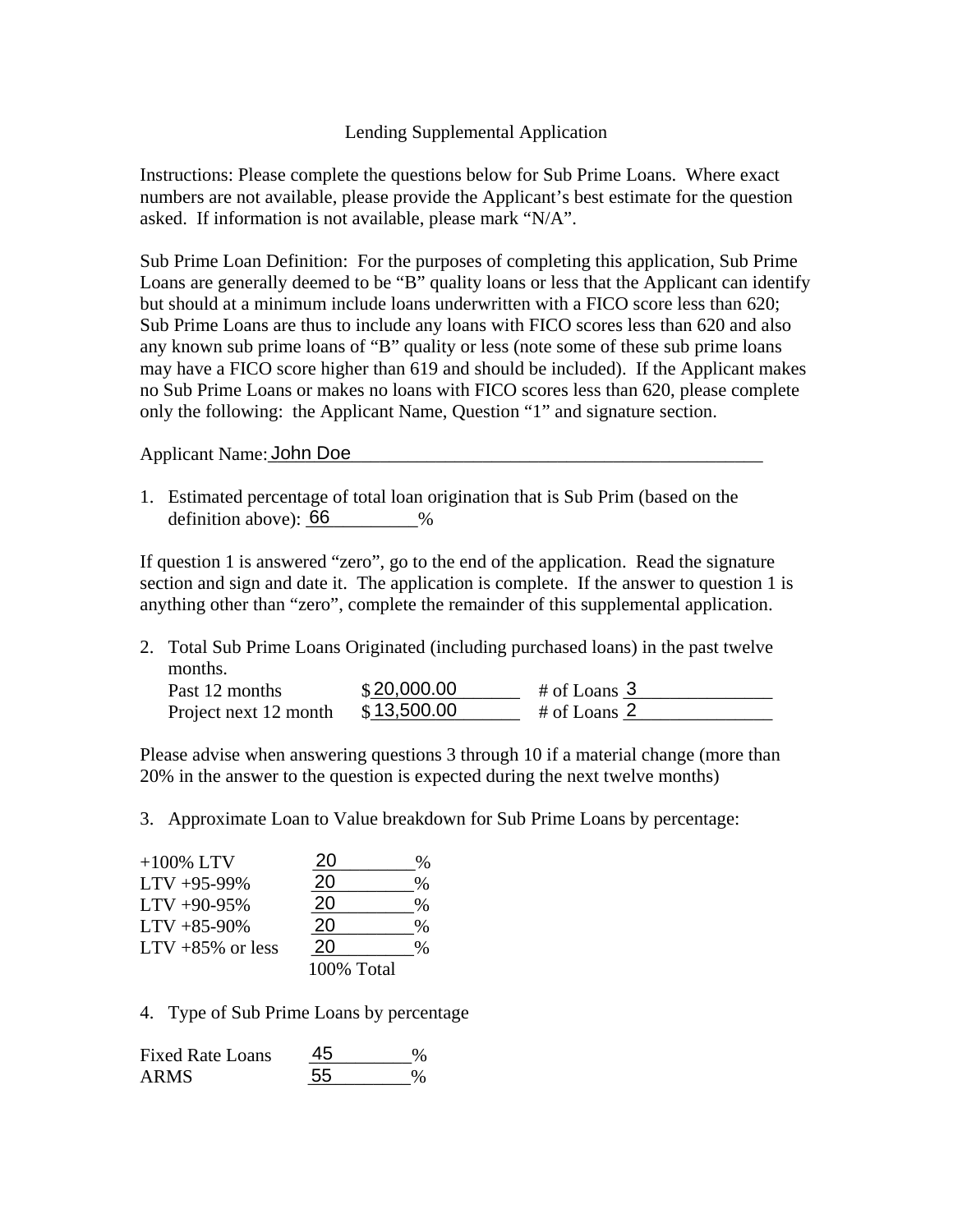- 5. Please state the percentage of any Sub Prime ARM Loans with monthly adjustment  $features \quad 3 \quad 2\%$
- 6. Other categories (note this column can total more than 100% as some categories may overlap with others, but only answer for Sub Prime Loans here):

| A. Interest Only Loans                                                |      |      |
|-----------------------------------------------------------------------|------|------|
| B. New home loans in a development                                    | ℅    |      |
| C. Spec Homes                                                         | ℅    |      |
| D. Are not owner occupied                                             | %    |      |
| E. Refinance Loans                                                    | %    |      |
| F. Percentage of ARM Loans where                                      |      |      |
| Applicant only has to qualify at initial payment level $\overline{3}$ |      | $\%$ |
| G. Second Mortgage/HELOCs                                             |      |      |
| H. No Doc/Low Doc Loans                                               | $\%$ |      |

7. Indicate the percentage of loans with FICO scores in range for the Applicants Sub Prime Loans:

| a. FICO scores above 619          | 23 | $\%$ |
|-----------------------------------|----|------|
| b. FICO score ranges from 580-619 | 22 | $\%$ |
| c. FICO score ranges from 550-579 | 21 | $\%$ |
| d. FICO score is less than 550    | 77 | $\%$ |

- 8. What percentage of Sub Prime Loans are sold without recourse?  $\frac{4}{1}$  %
- 9. What approximate percentage of Sub Prime Loans are made without escrows set up for real estate taxes, insurance or other impounds?  $\frac{4}{1}$  %
- 10. On No Doc or Low Documentation Loans, please provide an estimate of the Loan to Value Ration of those loans made in the last twelve month:  $\frac{4}{1}$  %

\_\_\_\_\_\_\_\_\_\_\_\_\_\_\_\_\_\_\_\_\_\_\_\_\_\_\_\_\_\_\_\_\_\_\_\_\_\_\_\_\_\_\_\_\_\_\_\_\_\_\_\_\_\_\_\_\_\_\_\_\_\_\_\_\_\_\_\_\_\_\_\_

11. Please describe procedures used to limit the exposure to predatory lending claim allegations for the Sub Prime Loans being originated (disclosures such as rate adjustment disclosures, counseling on adjustments expected, etc.)

now is the time for all good men to come to the aid of their party

12. Have any claims involving sub prime loans been made against the Applicant?  $Yes [XX] No []$ 

If yes, please provide details of such and any corrective actions taken to prevent future claims for such:

## \_\_\_\_\_\_\_\_\_\_\_\_\_\_\_\_\_\_\_\_\_\_\_\_\_\_\_\_\_\_\_\_\_\_\_\_\_\_\_\_\_\_\_\_\_\_\_\_\_\_\_\_\_\_\_\_\_\_\_\_\_\_\_\_\_\_\_\_\_\_\_\_ fgsdfghjkjkghkguiguyi <u>Yes [XX]</u> No [1]<br>If yes, please provide det<br>fgsdfghjkjkghkguig<br>tyuuukjkjhkjhkjhkjk

## tyuuukikihkihkihkik